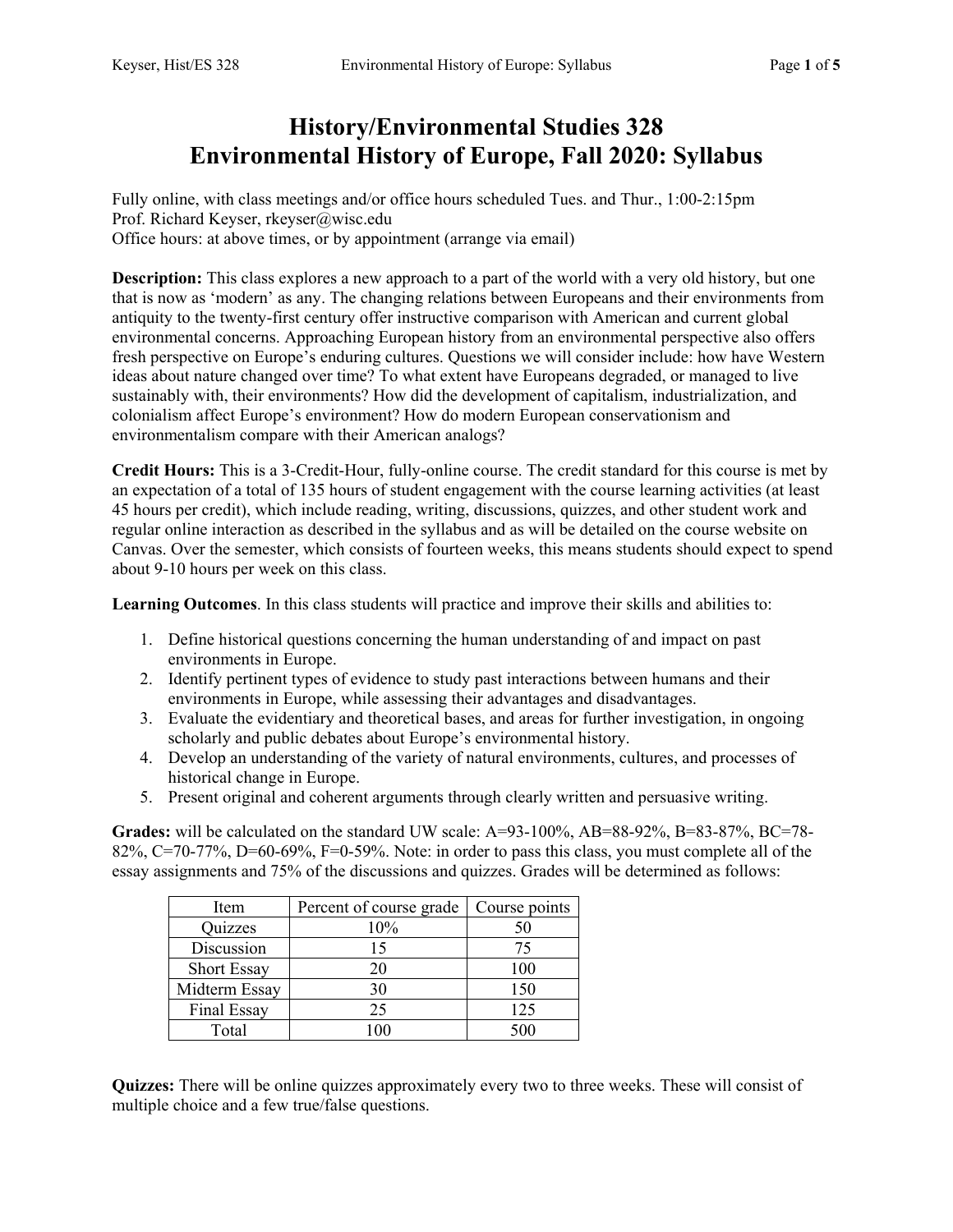**Online Class Discussion**. There will be weekly discussions of class materials on Canvas, to which everyone is expected to contribute regularly, both by answering discussion questions and by responding to other students' postings. The main goal of the discussion is to help everyone understand and analyze the assigned materials within their specific historical contexts. Usually you will need to make a total of two to three posts, including both your answers to the questions and your responses to others. Thus most posts should aim for a length of between about 75 and 250 words, with 100-200 words being a good average range to shoot for.

**Quality of Participation**: When making contributions to the discussion, quality of contribution counts more than quantity. A quality contribution is one in which you: a) cite the assigned readings and other sources; b) make thoughtful and ideally original points; and c) explain your ideas clearly and concisely. Quality contributions reflect your familiarity with the readings and your effort to ask good critical questions about them, such as: What are the main questions the author tries to answer? What is the author's main argument? What specific arguments, assumptions, or evidence are used in support? What is left out? Good participation also means that you listen to others and try to engage seriously but respectfully with what others say.

**Timeliness and Consistency of Discussion Contributions**. A major factor that I will consider in assessing discussion contributions will be their timeliness and consistency, over the course of the entire semester. There can be no real exchange of ideas and perspectives if you wait to just before the discussion closes!

**Qualitative Assessment of Discussion Contributions**. Most of the above criteria are inherently subjective, especially in the context of short discussion posts. Therefore, in order to avoid excessive worry and focus on counting points for each and every individual post, and in order to base your grade on a larger "sample size," I will only assign grades for your overall contribution to class discussion at the end of the semester. Then I will do not based on adding up points, but rather based on my subjective assessment in terms of an overall grade-level, i.e., A-level contributor, AB-level, etc. For more detail, see the "Rubric for Final Assessment of Discussion Contributions," under the Course Orientation Module.

**Essays**: There are essays due approximately every three to four weeks, ranging in length from 2-3 pages to about 6-7 pages. These will focus on the assigned readings, with topics and guidelines provided one week before their due dates. Essays must be turned in as electronic copies on Canvas (not via email!). Late papers will be heavily penalized: they will be marked down one grade per class day late. For help with the essays, besides asking me, see the tips on my webpage on Teaching Guides. If you are near the UW-Madison campus, you can also get one-on-one help at both the Writing Center and the History Lab.

**Past-Due Guidelines**: 1) valid excuses for any late or missed assignments are limited to: universityrecognized religious observances and athletic participation (but in both of these cases you must inform me of your scheduling conflicts by the end of the second week of classes); and for well-documented major illnesses or emergencies in the immediate family. 2) In cases of missed deadlines for quizzes, discussions, and paper due-dates, you should inform me of your absence in advance if at all possible. Missing these deadlines without prior notice to me may result in a failing grade for that assessment.

**Academic Honesty**: Your written work must reflect your own ideas, and where you draw on others' words or ideas you need to indicate this clearly with proper quotations and citations. Academic dishonesty will not be tolerated, and all appropriate penalties, including failing the course, will be strictly enforced. Academic misconduct includes, but is not limited to "claim[ing] credit for the work or efforts of another without authorization or citation." See UW's guidance on this topic, on the page "Academic Misconduct." Specifically on the proper ways to give credit to sources, consult the Writing Center and see their page on "Quoting and Paraphrasing."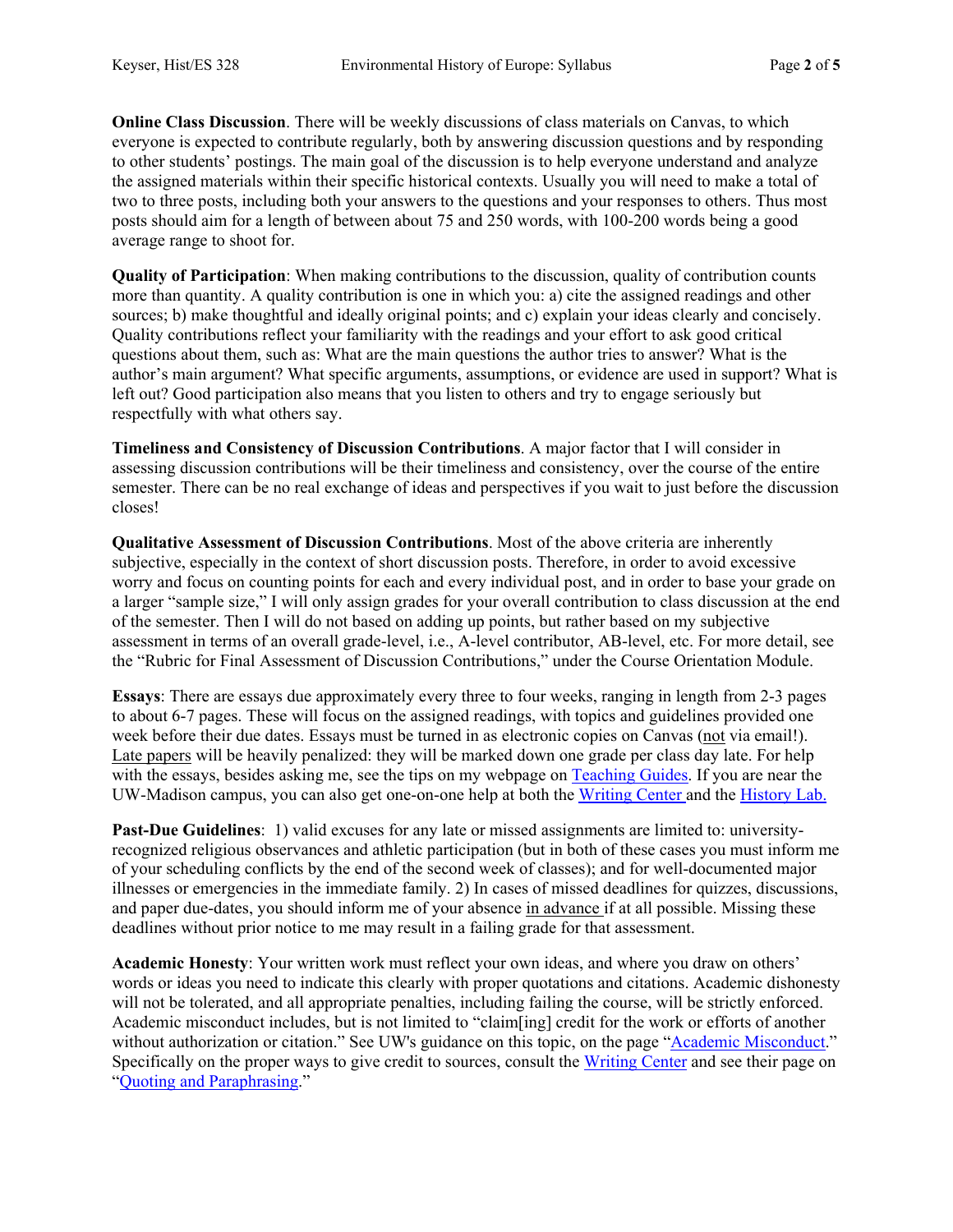**Accommodations**: If you need accommodations due to any disability, please let me know within the first two weeks of class, i.e. by Sept. 19. It is the student's responsibility to contact the McBurney Center and arrange to have the proper notification sent to me. See: https://mcburney.wisc.edu/. If you are on or near campus, you can also visit their office, the McBurney Disability Resource Center, 702 West Johnson St., Suite 2104, tel. 608-263-2741; or email them at: mcburney@studentlife.wisc.edu.

**Reading Notes**: You should always read each weekly assignment carefully, take notes, and prepare a short summary of, response to, and critical questions (including, but not limited to the instructor-provided questions for the weekly discussions). There's no set length for such notes, but 1-2 pages is a good minimum target. I will not collect these, but if you are having trouble, reviewing such notes is a good place to begin a discussion with me. Such notes are also very helpful in preparing for quizzes, discussions, and papers.

**Essay Drafts for Writing Fellows:** for Essays 1 and 2 you are required to turn in a draft two weeks before the final paper is due. You will then work with an undergraduate Writing Fellow on revising them; see Writing Fellows program for general information. Our class is fortunate to have WFs to work with you!

\***Note:** the draft for the WF is a course requirement. Failing to submit a draft on time will result in up to ten (10) points deducted from your final draft.

**Required Books (3) & Course Pack (1):** You need to acquire the three required books and the Course Pack for this class. They are listed here below in the order in which they will be assigned. You should get the books in the editions specified here. Please note that in many cases EBOOKS ARE NOT ACCEPTABLE, because they often leave out the page numbers or have other formatting problems. The books are available, among other places, the UW Bookstore: www.uwbookstore.com. The Course Pack is available from the Social Sciences Copy Center, in 6120 Social Sciences: http://copy.ls.wisc.edu/ . Both the books and the Course Pack will also be on reserve at College Library.

Keyser, Richard. *Course Pack for Hist/Env Studies 328*. Social Science Copy Center, 2020. Mark Cioc. *The Rhine: An Eco-Biography, 1815-2000*. University of Washington Press, 2006. Winter, James. *Secure from Rash Assault: Sustaining the Victorian Environment*. University of California Press, 1999.

Bess, Michael. *The Light-Green Society: Ecology and Technological Modernity in France, 1960-2000*. The University of Chicago Press, 2003.

**Reading Assignments:** you should read each week's assignments in the order they are listed on the syllabus and finish all of them by Tuesday's class time (even though we won't be meeting in person). This will enable you to make connections among the readings and to use class time to review, clarify, and ask questions about the week's material.

## **SCHEDULE**

\***Note**: the schedule below provides the weekly topics, the reading assignments in the required textbooks, and the essay due-dates. These are all set and will not be changed. But the **full details for all of the course activities**, including any readings made available online and most of the online activities (lectures, film clips, discussions, quizzes, etc.), **will be**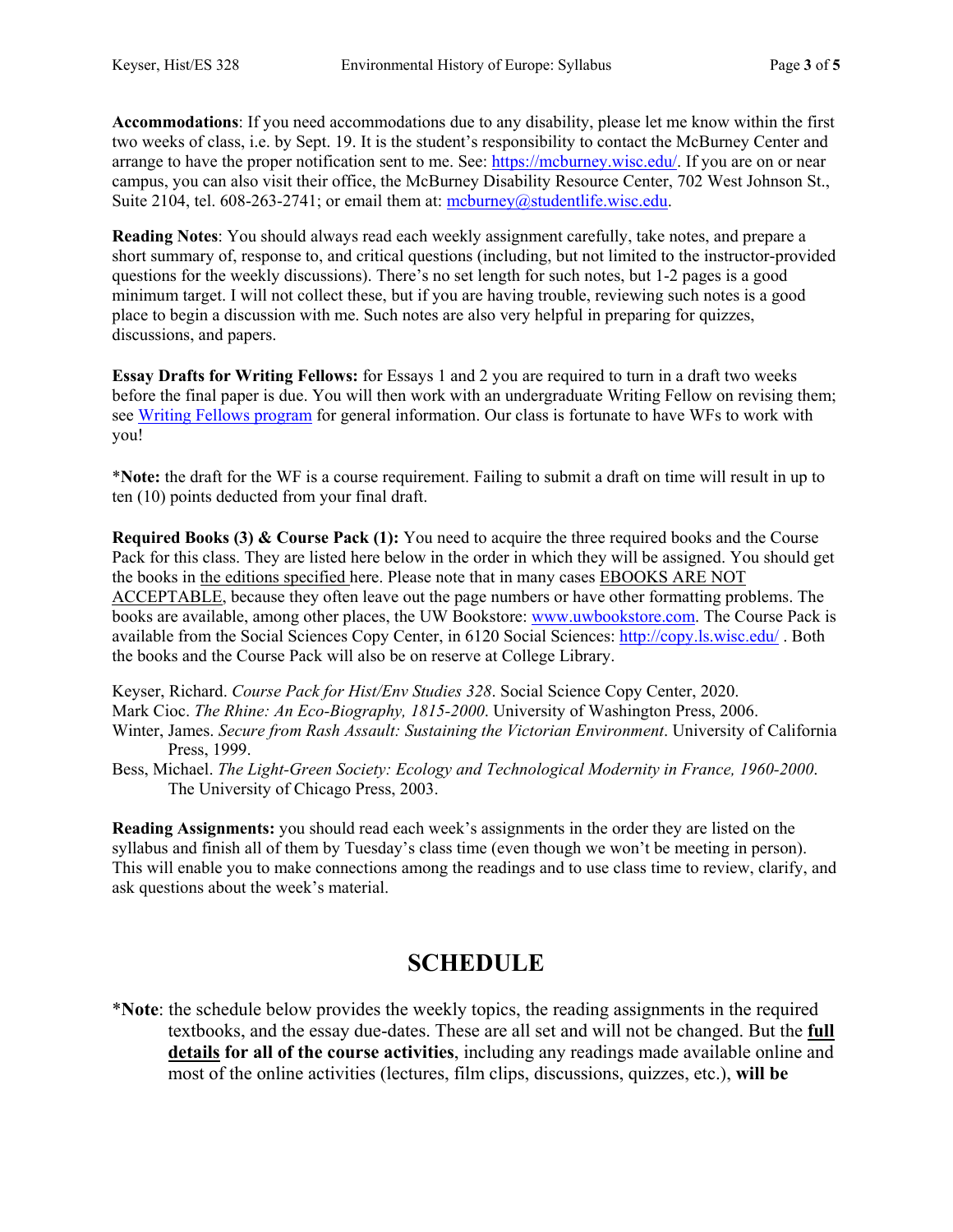**updated and provided on a weekly basis** on the course website on Canvas, under the **Activity Guide for each Module**.

- \*\***Note**: the schedule below lists our scheduled class days for each week (Tuesday and Thursday), when I will schedule any class meetings or office hours. But each weekly Module in Canvas will **open by 12:00 noon, Thursday, U.S. Central Time**, and all of the Module's activities (discussion, quiz, any essay that is due) will **close the following Thursday, at 11:59 am**. The only exceptions are weeks 13 and 14 (see below).
- Week 1 (half-week), Thur., Sept.3. Introduction: Environmental History & Early Civilizations Course Pack: R. Winks, *Ancient Mediterranean World*, pp. 1-15. Course Pack Primary Sources, ch. 1: begin Ancient Sources (Greece).
- Week 2, Tues.-Thur., Sept. 8-10. Ancient Civilizations to the Greeks. Course Pack: Winks, *Ancient Mediterranean World*, pp. 36-41, 54-64. Course Pack: J. D. Hughes, *Environmental Problems*, ch. 5, pp. 68-87; ch. 7, pp. 110-13, 118-28. Course Pack Sources, ch. 1: Ancient Sources, Greece.
- Week 3, Tues.-Thur., Sept. 15-17. The Roman Empire. Course Pack: R. Winks, Robin, *Ancient Mediterranean World*, pp. 144-59. Course Pack: Grove and Rackham, *Nature of Mediterranean*, pp. 8-15, 18-19, 48-56, 190-97. Course Pack: Bryan Ward-Perkins, *Fall of Rome*, pp. 33-43, 58-62. Course Pack Primary Sources, ch. 1: Ancient Sources, finish (Rome).
- Week 4, Tues.-Thur., Sept. 22-24. The Fall of Rome. **Essay 1 Draft Due: Tues., Sept. 22.** Course Pack: Hughes, *Environmental Problems*, Conclusion, pp. 224-35. Course Pack: Grove and Rackham, *Nature of Mediterranean*, pp. 167-74, 188-89.
- Week 5, Tues. Sept. 29 -Thur., Oct. 1. Explaining the Fall. Course Pack: Bryan Ward-Perkins, *Fall of Rome*, pp. 117-21, 122-34, 144-47. Course Pack: Karl Butzer, "Environmental History," pp. 1773-78; 1794-98.
- Week 6, Tues.-Thur., Oct. 6-8. Early Modern Growth to the First Industrial Revolution. **Essay 1 Due: Tues., Oct. 6.**  Course Pack: James Scott, *Seeing Like a State*, introduction & ch. 1, pp. 1-22. Cioc, *The Rhine*, ch. 1, pp. 3-19.
- Week 7, Tues.-Thur., Oct. 13-15. Industrial Zones and Agrarian Landscapes. Cioc, *The Rhine*, ch. 2-3, pp. 21-75. Winter, *Secure from Rash Assault*, intro & ch. 1, pp. 1-18.
- Week 8, Tues.-Thur., Oct. 20-22. Industry and Agrarian Change in the 'Long' Nineteenth Century. Cioc, *The Rhine*, ch. 4, pp. 77-107. Winter, *Secure from Rash Assault*, ch. 2-3, pp. 19-61.
- Week 9, Tues.-Thur., Oct. 27 29. The Impact of British Industrialization. **Oct. 27: Essay 2 Draft Essay Due**  Winter, *Secure from Rash Assault*, ch. 6-7, pp. 104-42.